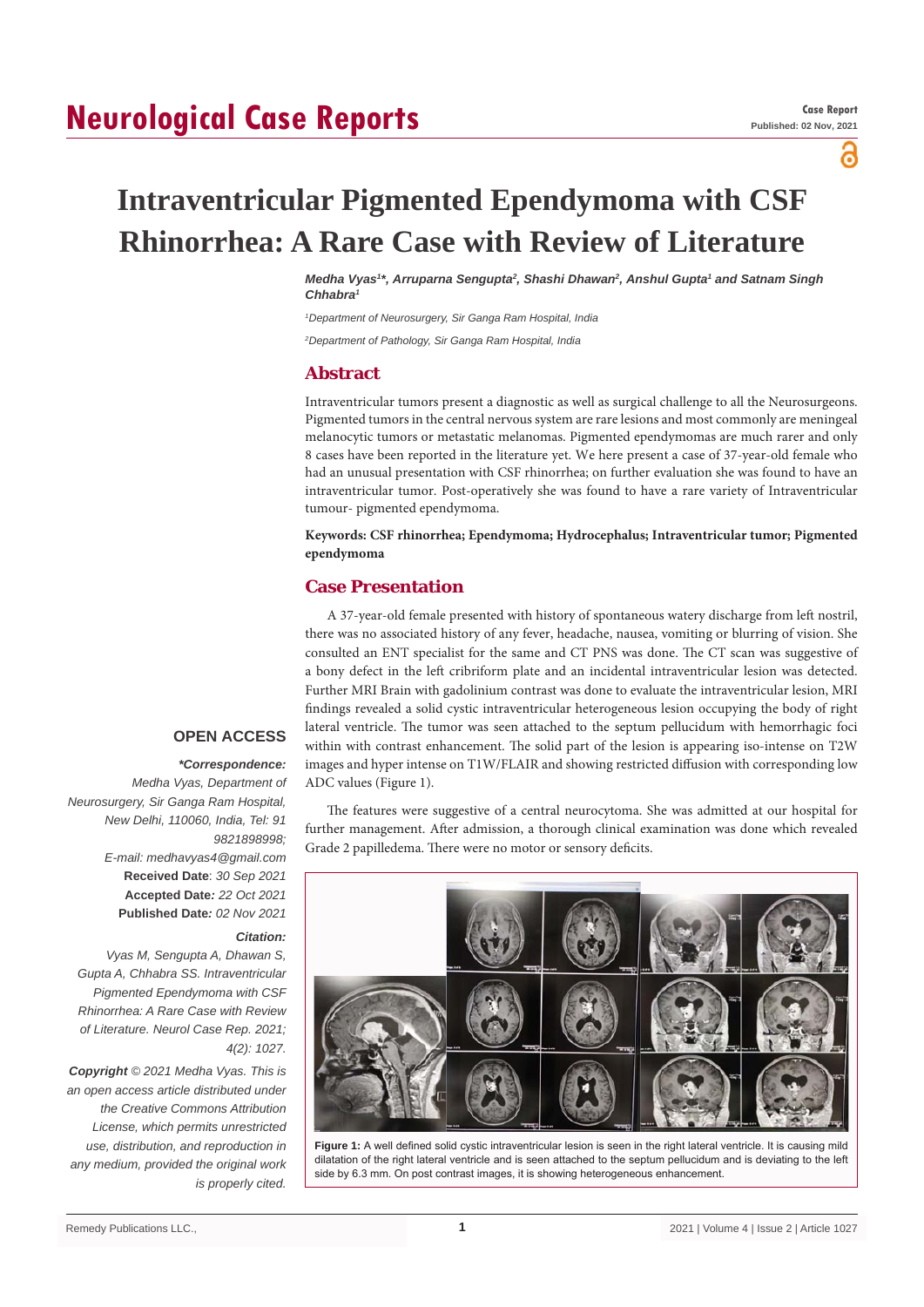**Table 1:** The 8 cases of pigmented ependymomas have been reported in the literature.

| Authors and year of report | Age and sex | Site of the lesion                | <b>Pigment in tumour</b>  |
|----------------------------|-------------|-----------------------------------|---------------------------|
| McCloskey et al. [6]       | 30/F        | Posterior temporal lobe           | Melanin                   |
| Rosenblum et al. [10]      | 13/F        | Fronto-parietal lobes             | Melanin                   |
| Rosenblum et al. [10]      | 52/M        | Subependymoma in fourth ventricle | Melanin                   |
| Kirkpatrick et al. [4]     | 36/M        | Fourth ventricle                  |                           |
| Chan et al. [3]            | 52/M        | Fourth ventricle                  | Neuromelanin              |
| Ertan et al. [3]           | 35/F        | Fourth ventricle                  | Lipofuscin + Neuromelanin |
| Ogawa et al. [8]           | 26/M        | Sella turcica                     | Melanin                   |
| Malhotra et al. [5]        | 16/M        | Fourth ventricle                  | Lipofuscin                |
| Present Case, 2021         | 37/F        | Right lateral ventricle           | Neuromelanin              |



**Figure 2:** Right frontoparietal craniotomy for tumor excision, with right frontal ommaya reservoir. Left frontal craniotomy with autologous pericranial graft for CSF rhinorrhea repair.

After obtaining informed consents she under underwent right fronto-parietal craniotomy for tumour excision along with placement of right frontal ommaya reservoir. She also underwent left frontal craniotomy and anterior cranial fossa repair for the CSF leak (Figure 2).

Intraoperatively the tumour was dirty brown colored, soft, fleshy, vascular lesion. Gross total tumor excision was done. Post-operative NCCT head scan in Figure 3 showed satisfactory post-operative changes. She did not have any CSF rhinorrhea and she recovered well. She was discharged in stable condition.

## **Histopathology**

Formalin-fixed paraffin-embedded sections were stained with hematoxylin-eosin stain. Tumor was sharply demarcated from the glial tissue. The sections showed a tumour composed of cells having a pleomorphic to round oval nuclei. The nuclei had salt and pepper chromatin with moderate amount of eosinophilic cytoplasm. The cells were arranged in sheets with prominent perivascular pseudo rosettes and true ependymal rosettes. Seen throughout along with inclusion bodies. Most of the cells contained abundant brownish pigment in their cytoplasm. No mitosis or any necrotic tissue was seen. Background was fibrillary cytoplasmic processes radiating out from central vascular cores were seen, typical of an Ependymoma (Figure 4a, 4b).



**Figure 3:** Post-operative NCCT Head was suggestive of satisfactory postoperative changes, with ventricular catheter *in situ.*



**Figure 4:** a) Showing true rosette (white arrow), pseudo rosette (black arrow), intranuclear inclusion (arrowhead) b) showing abundant intracellular pigment [H&E, 400x].

## **Histochemistry**

We performed a battery of stains to identify the pigment. The tumor must be distinguished from meningeal melanocytic tumors and metastatic malignant melanomas as these entities have different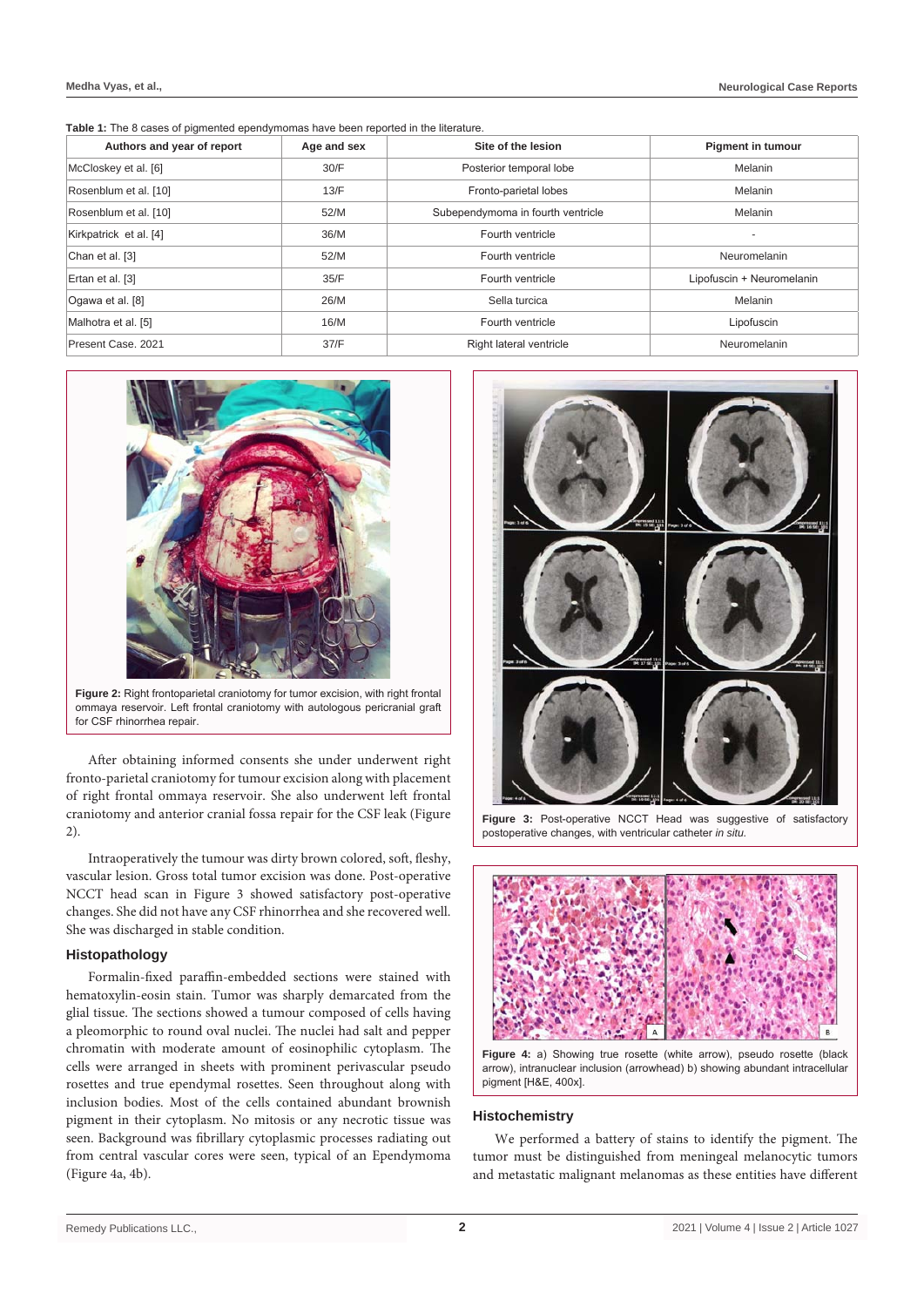

clinical, therapeutic and prognostic implications. The stains included, Masson-Fontana and melanin bleach (melanin), Sudan black B, Oil red O and, Periodic Acid-Schiff (PAS; glycogen). The pigment in our case was melanin positive in Figure 5a not acid-fast positive, Periodic Acid-Schiff (PAS) negative in Figure 5b. It was Masson-Fontana Positive. The positivity for Masson-Fontana was abolished after pretreatment with potassium permanganate for 10 min. This duration of pre-treatment is not adequate to bleach lipofuscin; hence this pigment was thought to be neuromelanin/melanin or a mixture of both.

### **Immunohistochemistry**

Immunohistochemistry was performed to confirm the diagnosis of ependymoma. GFAP- Glial Fibrillary Acidic Protein was positive in the tumour cells with a perivascular accentuation Figure 5c and S100 Figure 5d diffusely positive. Epithelial membrane antigen showed numerous cells with a Para nuclear dot-like positivity Figure 5g

corresponding to Microlumina seen in an ependymoma. HMB45 IHC was negative in our case, thus ruling out the possibility of a metastatic malignant melanoma. Immunohistochemical profile confirmed the tumour to be a pigmented ependymoma. Thus, Identification of this rare entity requires the awareness about this variant.

# **Discussion**

There are 3 types of pigments which have been described in central nervous system. Neuromelanin, melanin and lipofuscin [1- 6]. Pigment production has been seen in circumscribed gliomas [7,8], neurocytomas [9], ependymomas, subependymomas, and choroid plexus tumors [2]. Melanin is derived from tyrosine. Inside specialized structures called melanosomes the tyrosine substrates are acted upon by tyrosinase. Neuromelanin is distinctly different from melanin, which is believed to be produced by non enzymatic auto oxidation of dopamine. Lipofuscin is derived from iron-catalyzed peroxidation of membrane lipids and lipoproteins inside lysosomes. It further undergoes cross linking and polymerization of its proteins with addition of saccharides over the period of time to mature into this non degradable pigment of a post mitotic cell. Pigmented ependymomas are rare tutors. To the best of our knowledge only 8 cases of pigmented ependymomas have been reported in the literature Table 1, out of which 4 cases deduced the pigment to be melanin [10]. They postulated that melanin in these tumors is due to the fact that ependymal lining cells derive from primitive ciliated neuroepithelium, which has an inherent capacity for melanin production, as is the case for optic cup lining. In 5 out of the 8 reported cases the tumour was located in the Fourth Ventricle. Medulloblastomas with melanotic differentiation also must be excluded in cases arising in the fourth ventricle. In one case it was located in the fronto-temporal lobe, 1 in posterior temporal horn and another in sella turcica. Our case is the first case of a pigmented ependymoma located in the lateral ventricle. The presentation with CSF rhinorrhea also makes this case unique as none of the other cases had similar presentation. The case is reported for its unique and rare features. Our workup concludes that the pigment is neuromelanin/melanin or mixture of both. The pathological significance of this finding is yet to be determined taking into conjunction similar reports of neuromelanin rich ependymomas.

## **References**

- 1. [Chan AC, Ho LC, Yip WW, Cheung FC. Pigmented ependymoma](https://pubmed.ncbi.nlm.nih.gov/12823046/)  [with lipofuscin and neuromelanin production. Arch Pathol Lab Med.](https://pubmed.ncbi.nlm.nih.gov/12823046/)  [2003;127\(7\):872-5.](https://pubmed.ncbi.nlm.nih.gov/12823046/)
- 2. [Double KL, Dedov VN, Fedorow H, Kettle E, Halliday GM, Garner B, et](https://pubmed.ncbi.nlm.nih.gov/18278576/)  [al. The comparative biology of neuromelanin and lipofuscin in the human](https://pubmed.ncbi.nlm.nih.gov/18278576/)  [brain. Cell Mol Life Sci. 2008;65\(11\):1669-82.](https://pubmed.ncbi.nlm.nih.gov/18278576/)
- 3. [Ertan Y, Sarsık B, O zgiray E, Kitis O, Dalbasti T, Akalin T. Pigmented](https://pubmed.ncbi.nlm.nih.gov/19508348/)  [ependymoma with signet-ring cells and Rosenthal fibers: A rare variant of](https://pubmed.ncbi.nlm.nih.gov/19508348/)  [ependymoma. Neuropathology. 2010;30\(1\):71-5.](https://pubmed.ncbi.nlm.nih.gov/19508348/)
- 4. [Kirkpatrick P. Neurosurgical management of aneurysmal subarachnoid](https://pubmed.ncbi.nlm.nih.gov/10727501/)  [haemorrhage. J Neurol Neurosurg Psychiatry. 2000;68\(4\):538E.](https://pubmed.ncbi.nlm.nih.gov/10727501/)
- 5. [Malhotra A, Rao S, Santhoshkumar R, Muralidharan N, Mitra S, Shetty S.](https://pubmed.ncbi.nlm.nih.gov/32450730/)  [Pigmented ependymoma of the fourth ventricle-A curious entity: Report](https://pubmed.ncbi.nlm.nih.gov/32450730/)  [of a rare case with review of literature. Int J Surg Pathol. 2021;29\(1\):80-4.](https://pubmed.ncbi.nlm.nih.gov/32450730/)
- 6. [McCloskey JJ, Parker JC Jr, Brooks WH, Blacker HM. Melanin as a](https://pubmed.ncbi.nlm.nih.gov/1260723/)  [component of cerebral gliomas. The melanotic cerebral ependymoma.](https://pubmed.ncbi.nlm.nih.gov/1260723/)  [Cancer. 1976;37\(5\):2373-9.](https://pubmed.ncbi.nlm.nih.gov/1260723/)
- 7. [Ng TH, Wong AY, Boadle R, Compton JS. Pigmented central neurocytoma:](https://pubmed.ncbi.nlm.nih.gov/10478676/)  [Case report and literature review. Am J Surg Pathol. 1999;23\(9\):1136-40.](https://pubmed.ncbi.nlm.nih.gov/10478676/)